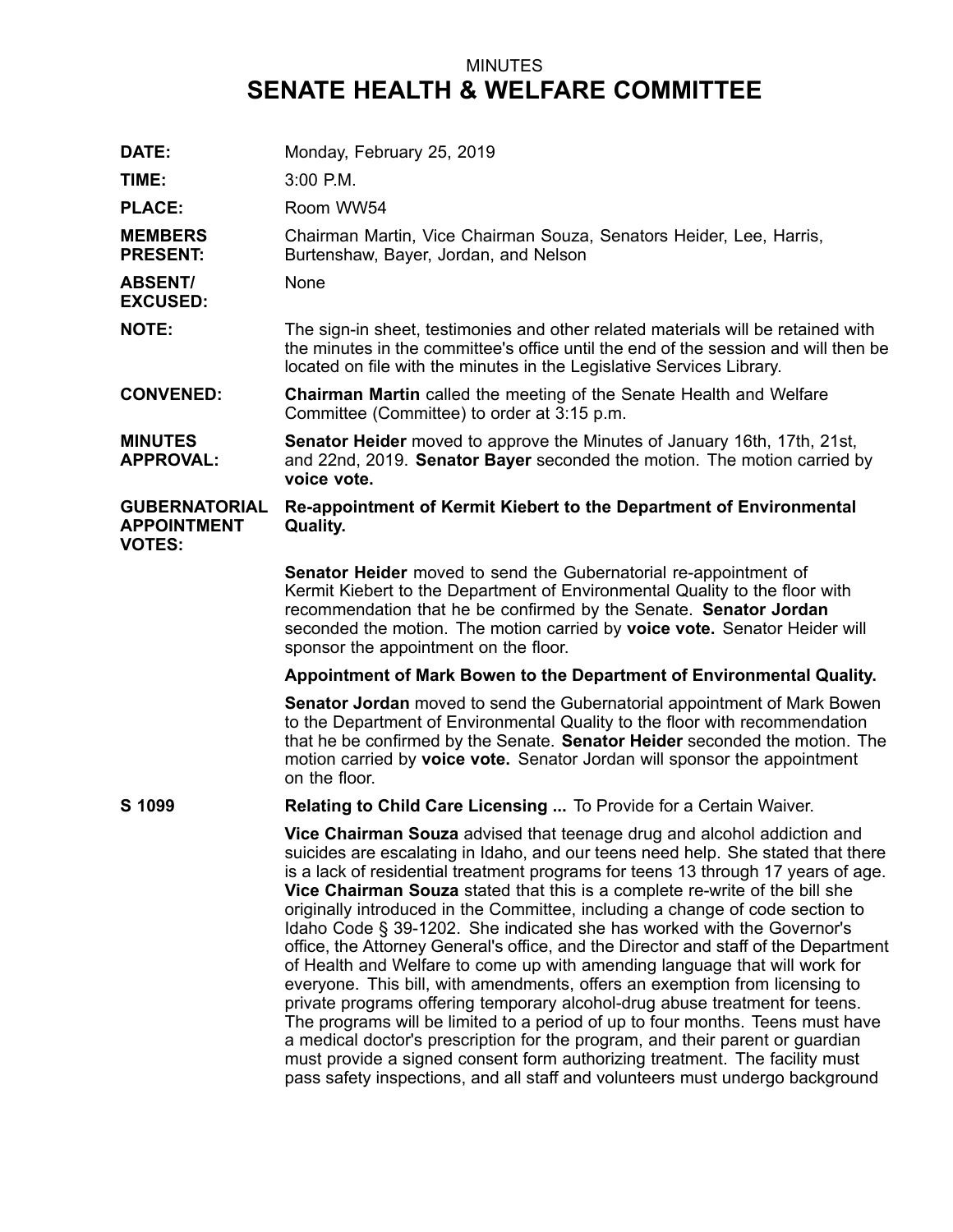checks. **Vice Chairman Souza** requested that the Committee send the bill to the 14th Order for amendment.

- **MOTION: Senator Jordan** moved to send **S 1099** to the 14th Order of Business for possible amendment. **Senator Bayer** seconded the motion.
- **DISCUSSION: Senator Heider** asked if the fiscal note would still apply after amendment. **Vice Chairman Souza** indicated it is her intention to update the fiscal note.
- **TESTIMONY: Denisha Morgan** spoke in opposition to **S 1099.** She stated she is 13 years old, and related her positive experience in an out-of-state licensed treatment center for mental health issues. She expressed concern that Idaho's teens would not get the needed treatment and care in an unlicensed treatment facility.

**Vanessa Morgan,** Denisha's mother, stated she had objections to the bill as introduced, but most of those objections no longer apply with the proposed amendment. She indicated she still had concerns with the license waiver, but stated she would like to see this move forward, and the parties work with the treatment facilities to help them accomplish licensing.

**DISCUSSION: Senator Lee** thanked Ms. Morgan for her testimony, and assured her that her voice has been heard. She commented that she does not look at this bill as an either-or, but as an option for Idaho's teens.

> **Vice Chairman Souza** emphasized that these temporary treatment centers are for children whose primary problem is drug and alcohol abuse; it is not <sup>a</sup> program for mental health treatment. She added that the Governor's office is reviewing the requirements for licensing these treatment centers.

- **VOICE VOTE:** The motion to send **S 1099** to the 14th Order of Business for possible amendment carried by **voice vote.**
- **S 1034 Relating to Health Insurance ...** Provisions Regarding Anticancer Medications.

**Senator Lori Den Hartog,** District 22, stated the intent of this legislation is to create co-insurance parity for cancer treatment patient cost regardless of whether treatment is received through IV therapy or taken orally. She advised that currently, if the cost of IV treatment is \$10,000, the patient's cost after deductible is between \$2,000 and \$3,000; and if treatment is taken orally at <sup>a</sup> cost of \$10,000, the patient's cost after deductible is between \$4,000 and 5,000. **Senator Den Hartog** stated cancer treatment is cancer treatment regardless of form. She commented that Idaho families are grateful that Idaho's private health care insurers cover cancer treatment in some manner; but the cost to the patient should be the same percent of co-insurance whether medication is administered intravenously or taken orally. She advised that 43 other states have passed similar legislation and it is time Idaho did the same.

**TESTIMONY: Thea Zajac,** Director of Government Affairs, The Leukemia & Lymphoma Society, spoke in support of **S 1034.** She reviewed some of the advances in cancer treatment, and how oral medications are treated differently than IV treatment by insurance plans. She indicated that this bill ensures that cost sharing for FDA approved prescription drug treatment is not more than cost sharing for FDA approved IV treatment. She emphasized that under this bill insurers cannot raise the IV treatment cost sharing to the level of the prescription drug cost sharing. **Ms. Zajac** stated that the Leukemia & Lymphoma Society wants to create equity between these two types of cancer treatments to ensure no patient ends up paying significantly more simply because of the type of cancer they have, and that no patient goes without treatment that can save their life.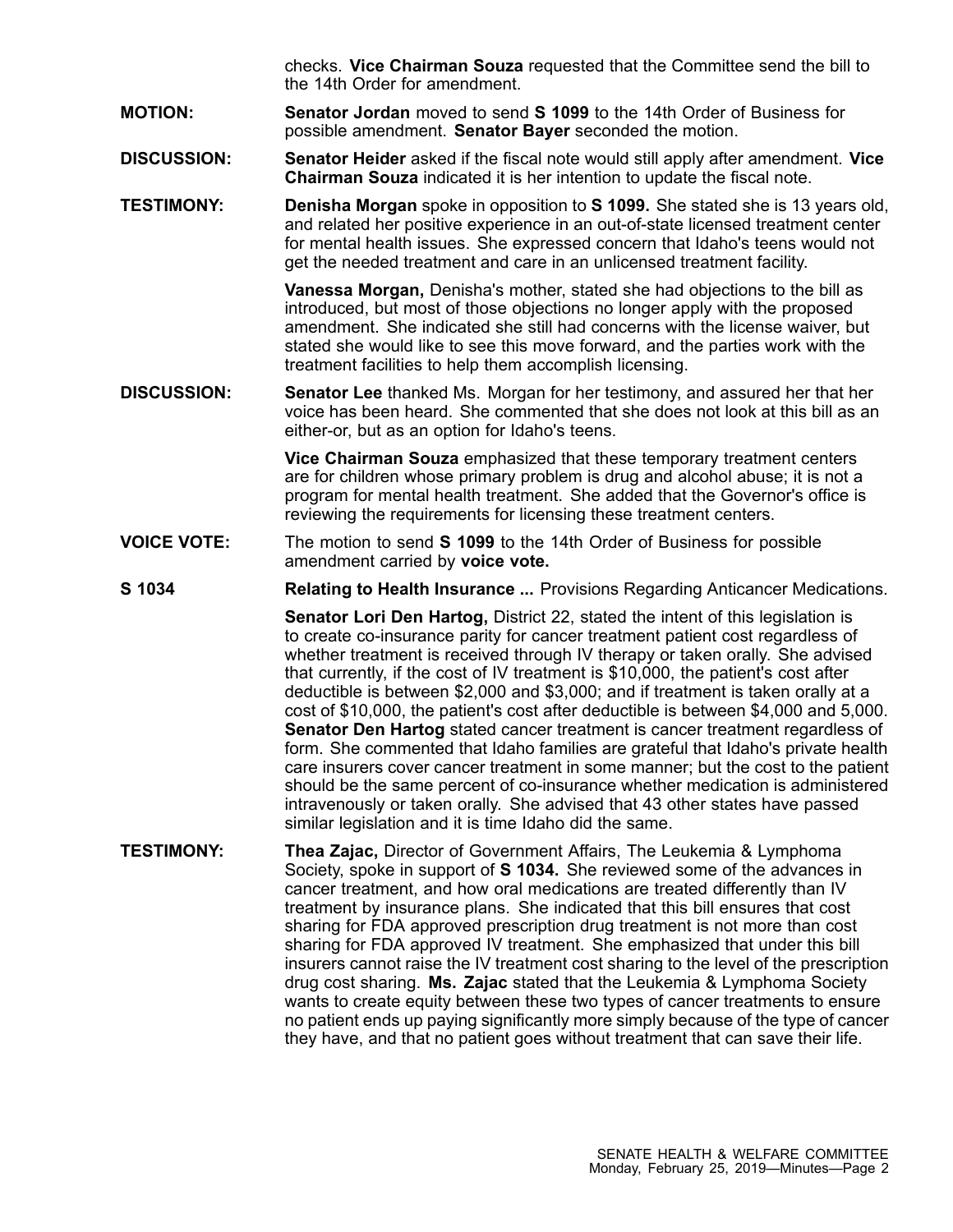**Jim Morrison,** of Post Falls, spoke in support of **S 1034.** He stated he is <sup>a</sup> 15-year, Stage 4 lung cancer survivor because of <sup>a</sup> pill called Tarceva, an oral chemotherapy treatment. He indicated <sup>a</sup> prescription for <sup>a</sup> month's supply of 30 pills cost him \$6,000, and he took Tarceva for 10 years. Because his deductible was high, each year he paid the first \$6,000 and after that his cost was \$400 per month. He has been off the medication for two years, and is active as <sup>a</sup> mentor in community cancer support groups.

**Charles Seip,** also <sup>a</sup> cancer survivor since <sup>a</sup> 2001 diagnosis of chronic myeloid leukemia, spoke in support of **S 1034.** He stated his cancer was controlled for 15 years while he took the oral medication Gleevec. His body then developed an intolerance to the drug, and his leukemia came back. He then began taking Sprycel, an oral medication that worked well for him, with tests showing no trace of leukemia. He was able to get assistance with co-pays from the manufacturer of Sprycel for one year and five months, then the manufacturer stopped the co-pay assistance, and his insurance refused to pay for the medication. He was without any medication for <sup>a</sup> very anxious period of five months while the manufacturer and insurance company tried to negotiate responsibility for payment. The result was <sup>a</sup> denial of any coverage for Sprycel. Fortunately, his doctor found another drug, Tasigna, which he takes today, but it is causing side effects. He stated that he pays <sup>a</sup> high premium for insurance, but coverage for medication that could keep him cancer free is being denied.

- **DISCUSSION: Senator Jordan** asked Mr. Seip if he incurs additional expense for treatment of the side effects caused by his current medication. **Mr. Seip** responded that he does have extra medical expenses to deal with the side effects.
- **TESTIMONY: Dan Zuckerman, MD.,** Medical Director, St. Luke's Mountain States Tumor Institute, <sup>a</sup> practicing Oncologist, and President of the Idaho Society of Clinical Oncology, spoke in support of **S 1034.** He stated he represents his fellow colleagues, and would like to think he represents the patients he and his colleagues take care of. He indicated support for this bill that imparts equity in how cancer care is covered,whether it is IV treatment or oral treatment. He indicated that doctors are sometimes forced to make difficult and often suboptimal decisions for patients because IV chemotherapy is covered differently than oral chemotherapy. **Dr. Zuckerman** shared the history of <sup>a</sup> patient with chronic myeloid leukemia, the same disease as Mr. Seip, that should be easily controlled with oral medication. Because of the inequity of how oral chemotherapy is covered, the patient was only able to take the oral medication intermittently for the last five years. She now has acute leukemia, <sup>a</sup> disease that is not going to be cured. **Dr. Zuckerman** emphasized that nothing in **S 1034** mandates what type of cancer therapy <sup>a</sup> plan covers, it just says for what they have decided to cover, there should be some equity and fairness in terms of the coverage and the cost distribution to patients for IV treatment versus oral treatment.
- **DISCUSSION: Vice Chairman Souza** asked if IV chemotherapy agents are generally more toxic than oral chemotherapy. **Dr. Zuckerman** responded that it really depends upon the type of cancer. He indicated we are in an era now where we are able to subset and tailor therapies depending on the specific type of cancer. He used breast cancer as an example, stating that perhaps 20 percent of breast cancers are HER 2 positive and they are treated most effectively with tolerable IV therapies. However, about 60 percent of breast cancers are hormone sensitive and oral treatment is clearly the most optimal and least toxic. **Vice Chairman Souza** inquired if the oral chemotherapy pill is best for <sup>a</sup> breast cancer patient, is Dr. Zuckerman's treatment decision based on the cost of the oral chemotherapy or is it that the particular insurance company does not cover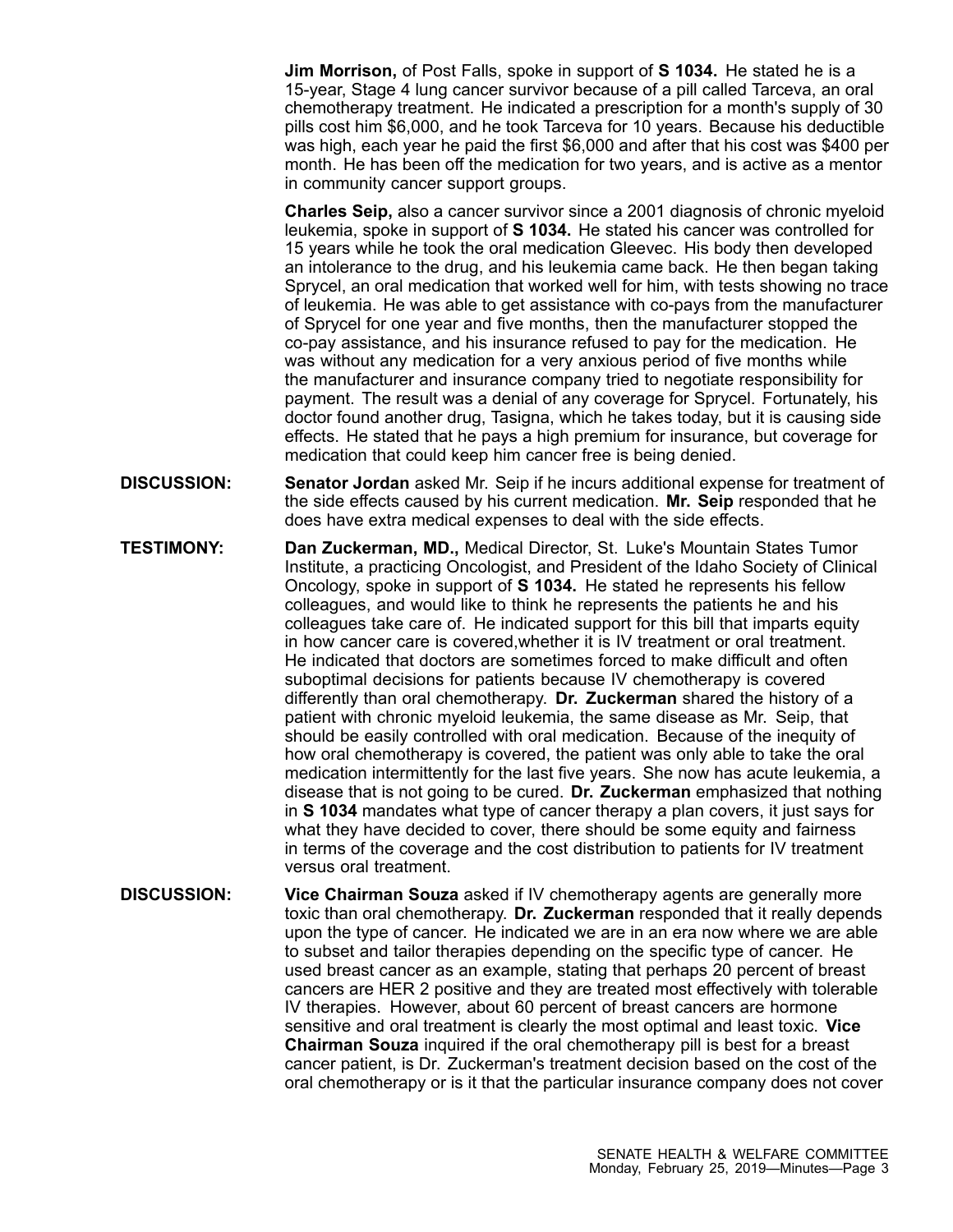that type of chemotherapy. **Dr. Zuckerman** advised that all insurance carriers cover the new oral therapies, but the costs are not the same.

**TESTIMONY: Luke Cavener,** Director of Government Affairs, American Cancer Society Cancer Action Network (ACSCAN), spoke in support of **S 1034,** saying it will modernize Idaho's laws to keep up with the latest research in cancer treatment options by helping to equalize the out-of-pocket costs for oral chemotherapy and IV chemotherapy. He stated that today there are many types of chemotherapy that can be taken as <sup>a</sup> pill or <sup>a</sup> liquid, and it is an exciting time to work in cancer advocacy. As research and technology in the fight against cancer continue to evolve, some health care benefit plans have not yet adapted, which has impacted patient access. When chemotherapy is prescribed as an oral medication it is dispensed at <sup>a</sup> pharmacy and covered under the plan's prescription drug benefit with the patient's co-pay being 40 to 50 percent. Traditional IV chemotherapy is generally covered under the medical plan with <sup>a</sup> lower cost share of 20 to 30 percent. As <sup>a</sup> result, cancer patients face higher out-of-pocket costs simply because their chemotherapy is dispensed orally as opposed to intravenously. These high costs impact patients' decisions. **Mr. Cavener** indicated that in <sup>a</sup> recent study, 84 percent of oncologists said their patients' out-of-pocket spending directly influences their treatment recommendations. He stated that **S 1034** addresses this problem and allows patients and their oncologists to decide on <sup>a</sup> course of treatment that is based on what is best for the patient rather than on out-of-pocket costs. He concluded that oral therapies are not only increasing survivorship, they are also improving patients' quality of life. Traditional IV therapy may require <sup>a</sup> caregiver, patients often miss work for treatment, and need transportation to and from appointments; oral medication can be taken in the comfort of the patient's home, usually on <sup>a</sup> daily basis. Updating Idaho's laws so cancer patients have better access to the advances in cancer care makes sense.

> **Steve Thomas,** attorney, testified on behalf of the Idaho Association of Health Plans (IAHP), <sup>a</sup> state trade association comprised of many of the health insurers doing business in Idaho. He stated the individual members of IAHP have <sup>a</sup> great deal of respect for this Committee and certainly for all of their members who face this horrible disease. Speaking in opposition to **S 1034,** he stated IAHP's concerns with this legislation. He indicated that IAHP looks at **S 1034** as <sup>a</sup> government mandate telling them how they are to do business. He stated the real issue here is the high cost of drugs, and further indicated that **S 1034** is not really <sup>a</sup> chemo parity bill, it is <sup>a</sup> one-way chemo parity bill; it indicates carriers must take the out-of-pocket costs for oral medication down to the co-pay for IV therapy. **Mr. Thomas** stated this is good for those patients taking higher priced specialty medications, but would hurt those patients taking generic oral medications costing much less than IV therapy; those taking generic oral medications could see <sup>a</sup> 90 percent increase in cost. He emphasized the real issue for patients is the increasing costs of cancer medications. He requested that the Committee hold this bill, but if not, he proposed two ways to improve it: 1.) indicate that this applies to FDA approved drugs; and 2.) policies are generally written on <sup>a</sup> calendar year basis; an effective date of July 1, would cause <sup>a</sup> problem for insurers.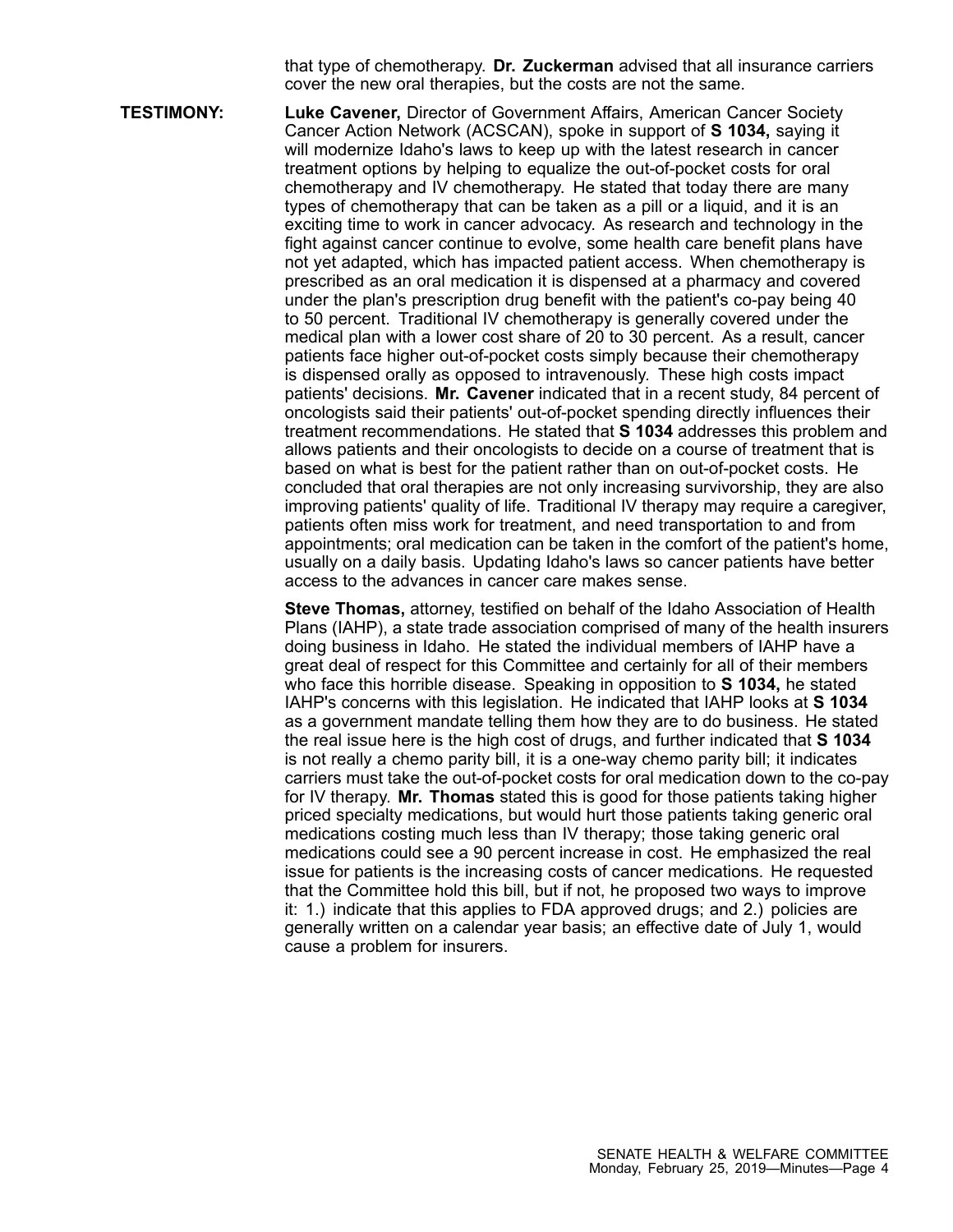- **DISCUSSION: Vice Chairman Souza** commented that <sup>a</sup> physician should be able to prescribe the chemotherapy agent, whether IV or oral, that they think is most effective for the particular type of cancer their patient has. She asked if Mr. Thomas would agree with that statement. **Mr. Thomas** indicated he absolutely would. **Vice Chairman Souza** asked if he would also agree that if <sup>a</sup> health insurance plan lists <sup>a</sup> certain chemotherapy as part of their coverage, they should then have the same treatment available whether it is <sup>a</sup> pill or an IV treatment. **Mr. Thomas** responded that IAHP would be neutral on that issue. They want the best, most efficient, care that the doctor prescribes to be available, they also want the chance, through the medical management provisions of the policy, to have <sup>a</sup> say in that, but ultimately the doctor makes the call. **Vice Chairman Souza** commented that previous testimony from <sup>a</sup> doctor indicated that many doctors feel they have to check in with the financial side of <sup>a</sup> policy before they can actually prescribe the medication that they know would most help their patient. She asked Mr. Thomas, if health care plans want to give these patients the best possible medication that the doctor has determined will help them the most, then doesn't he think we need to do something about the difference in these cost factors. **Mr. Thomas** stated the question was difficult, and indicated outrageous pricing is the issue.
- **TESTIMONY: Mike Reynoldson,** representing Blue Cross of Idaho (Blue Cross), spoke in opposition to **S 1034.** He stated that the goal of Blue Cross is to provide the best care for members for the best outcomes. He advised Blue Cross now covers 106 different oral cancer prescription drugs. He indicated the price for generics can run between \$4,000 and \$30,000 per year while the price for specialty drugs is between \$100,000 and \$400,000 per year. He emphasized that the Affordable Care Act (ACA) limits an insured's out-of-pocket costs for 2019 to \$7,900; this includes all payments, copayments, deductibles, and coinsurance. Thus, regardless of whether <sup>a</sup> patient is prescribed an oral cancer medication or cancer IV therapy, the patient's annual cost will be limited to \$7,900. **Mr. Reynoldson** commented that whenever you put something new into the health insurance world something has to give, and it does not always go down; sometimes it goes up. He advised that Blue Cross surveys members on <sup>a</sup> monthly basis to make sure it is meeting their needs, and to identify trends that it might need to change. He stated that the parity issue addressed in **S 1034** has not arisen in member surveys, and Blue Cross has not had complaints regarding this issue.
- **DISCUSSION: Vice Chairman Souza** referenced <sup>a</sup> coming meeting between big pharmaceutical companies and the federal government regarding escalating drug prices. She asked Mr. Reynoldson whether he thought health insurance carriers would have leverage as <sup>a</sup> group to influence the price of pharmaceuticals. **Mr. Reynoldson** responded it is <sup>a</sup> priority to do that. He indicated they could also look at other ideas around transparency, such as why <sup>a</sup> pharmaceutical might cost less in the United Kingdom compared to the United States, and why the United States is one of the only countries of the world that allows direct to consumer advertising for these drugs as opposed to keeping it in the hands of the physician or the primary care provider.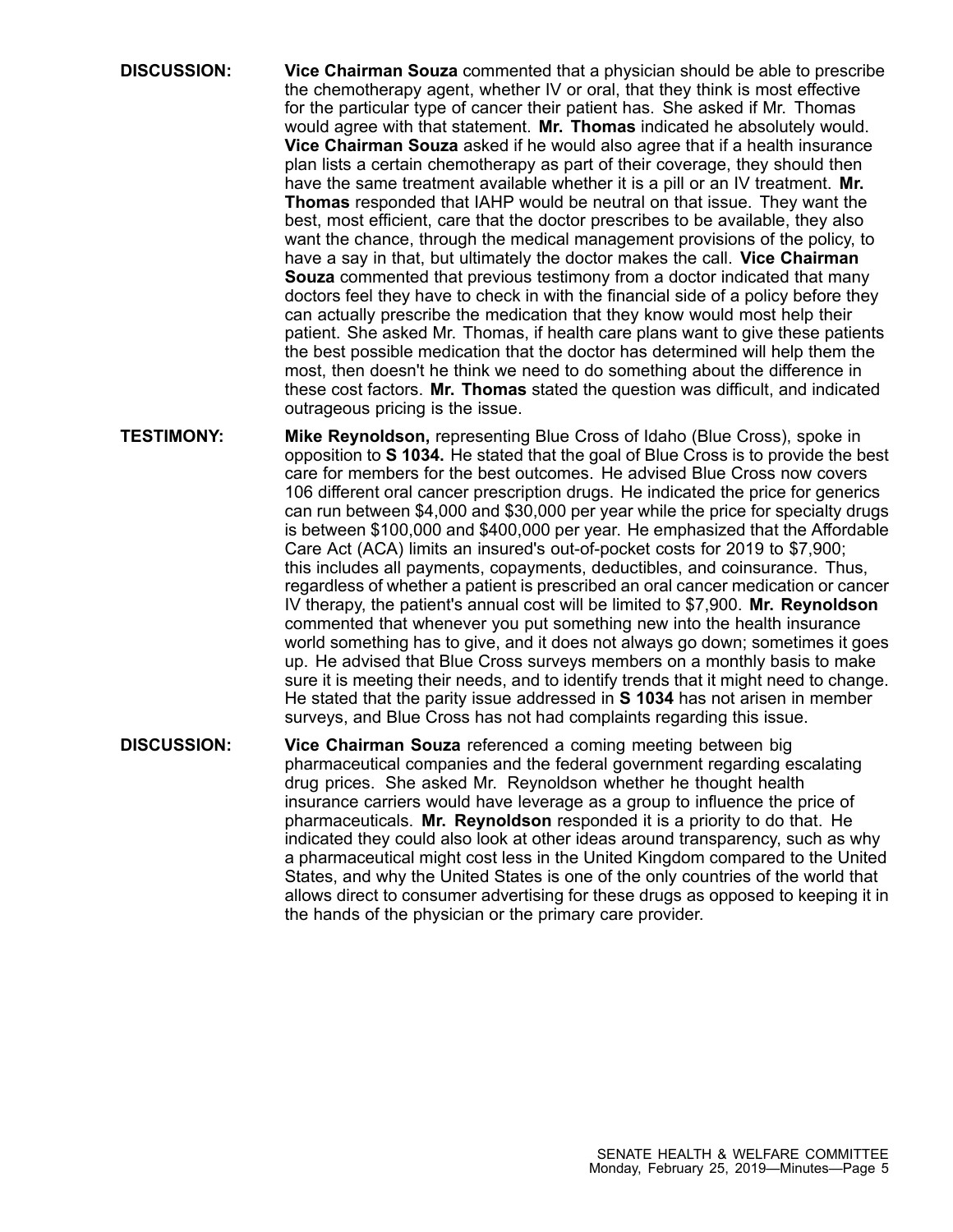- **TESTIMONY: Norm Varin,** representing Pacific Source Insurance (Pacific Source), spoke in opposition to **S 1034.** He agreed with Mr. Reynoldson that insurance companies certainly want to work together to try to reduce the price of pharmaceuticals, but indicated they need to make sure they pay attention to antitrust rules before appearing on this issue as an industry. He stated that on the issue of oral chemotherapy, Pacific Source works hard to ensure members have access to the appropriate and most efficacious medications to treat cancer. If <sup>a</sup> member has trouble affording <sup>a</sup> medication, Pacific Source has dedicated team members to help them navigate financial programs like grants offered by the manufacturers. **Mr. Varin** indicated that during the past year coalitions came forward with concerns about lack of coverage for children who had autism and children with hearing aid devices. He stated that insurance carriers worked with the advocates and the Department of Insurance to solve those problems. He stated, in his opinion, the issue addressed in **S 1034** has not had the same type of conversation. He indicated that Pacific Source benefits already meet the requirements of **S 1034.**
- **DISCUSSION: Vice Chairman Souza** commented that it would be to the benefit of the insurance company to focus on what the physician thinks is the most effective treatment for <sup>a</sup> particular patient. She noted that this could avoid additional costs in the long run. **Mr. Varin** agreed with her statement, and indicated Pacific Source is all about getting patients the best care and the right treatment; however, if the cost of that medication is higher than any other option, that is something they have to face with their benefit design. **Senator Harris** asked Mr. Varin to confirm his previous statement that Pacific Source is already meeting the requirements of **S 1034. Mr. Varin** responded that is correct; **S 1034** would not change Pacific Source's benefit design. **Senator Lee** inquired whether any individual taking oral medication would be required to pay the full deductible at <sup>a</sup> retail pharmacy. **Mr. Varin** responded that they would at most retail pharmacies; however, if the prescription were filled at <sup>a</sup> facility pharmacy, such as St. Luke's, patients may be allowed to make payments to satisfy the deductible.
- **TESTIMONY: Mr. Varin** continued his testimony stating that if **S 1034** does move forward, Pacific Source suggests that the words "and meeting plan coverage criteria" be added to Section 2 at the end of line 16. He stated the reason for this addition is that Pacific Source deploys <sup>a</sup> whole host of tools, one being that it is an FDA approved drug, to help determine and work with the provider to make sure that what they are approving for that member is the best treatment.
- **DISCUSSION: Senator Jordan** questioned whether <sup>a</sup> licensed oncologist could prescribe <sup>a</sup> drug that is not FDA approved. **Mr. Varin** acknowledged they could not, but they could prescribe something that is off label that is not indicated for that particular illness. He stated that it is Pacific Source's concern that the language of **S 1034** is too broad.
- **TESTIMONY: Marnie Packard,** representing Select Health, spoke in opposition to **S 1034.** She stated that the passage of this bill would impose an additional mandate to the insurers in the State of Idaho, not as <sup>a</sup> coverage mandate, but as <sup>a</sup> payment mandate, telling insurers what they can charge for drugs. She reviewed the cost of chemotherapy drugs for Select Health in 2018, indicating that member out-of- pocket cost for oral chemotherapy drugs was actually lower than the IV chemotherapy cost. She stated Select Health has not received <sup>a</sup> single complaint from any of its members regarding this benefit. **Ms. Packard** commented there is <sup>a</sup> concern that if this bill is passes, it could lead to other mandates with regard to other diseases that are treated both with infusion therapy and oral therapy.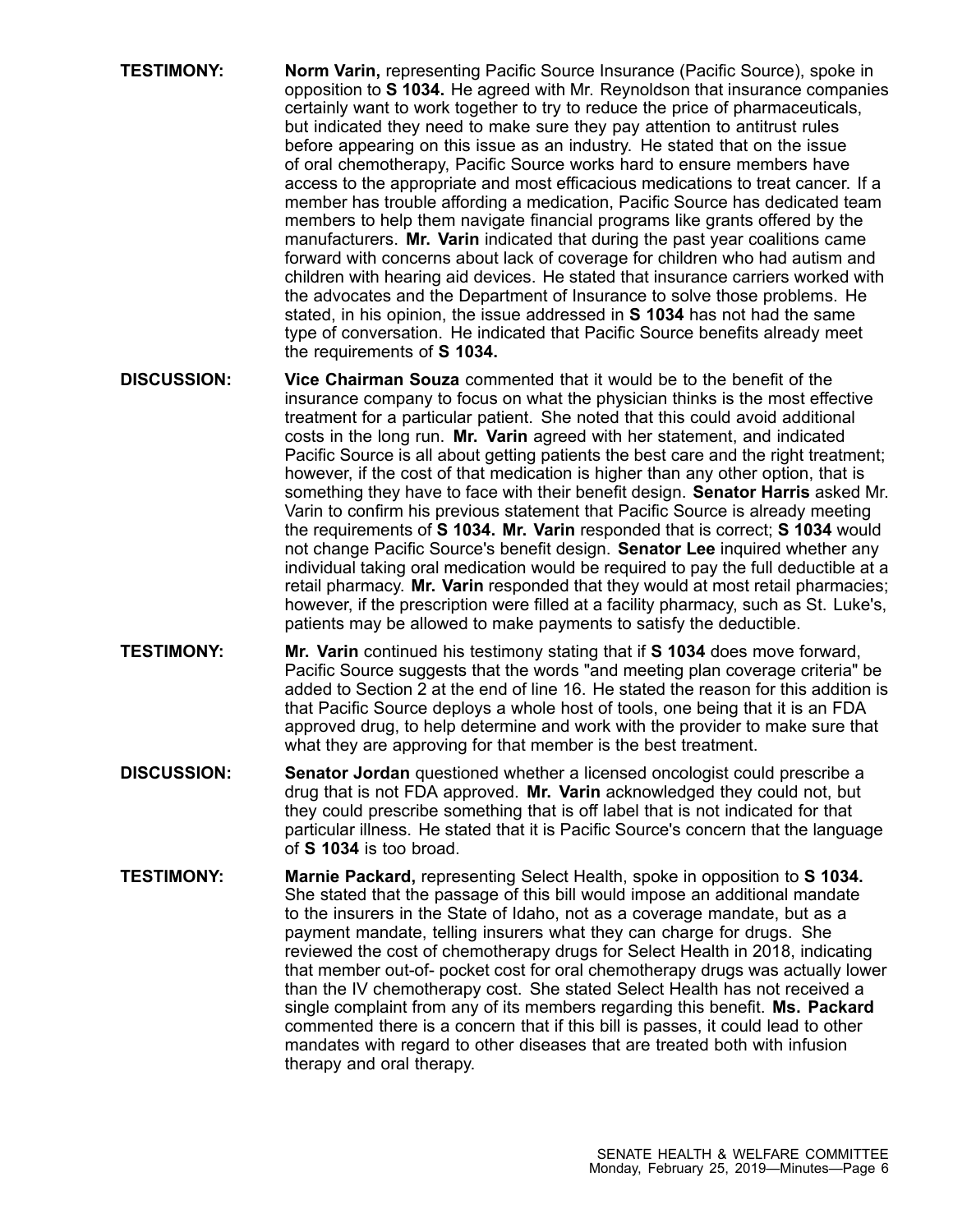- **TESTIMONY: Dean Cameron,** Director, Idaho Department of Insurance (IDOI), spoke at the request of Chairman Martin regarding <sup>a</sup> response he wrote to <sup>a</sup> letter from select legislators regarding oral chemotherapy costs. **Director Cameron** stated that he was not here in an official capacity, but to answer any questions regarding data collected by IDOI from individual and small group plans regarding the use of IV and oral cancer therapies. He indicated the information was gathered at the request of select legislators, and <sup>a</sup> written report was provided to those legislators on February 11, 2019 (see attachment 1). **Director Cameron** reviewed the results of the research stating that the data shows the cost to Idahoans for cancer therapy is lower if processed as <sup>a</sup> prescription. He emphasized that an individual covered under an ACA health plan should not be paying more than \$7,900 in out-of-pocket costs in 2019.
- **DISCUSSION: Senator Bayer** asked if the \$7,900 out-of-pocket max is on <sup>a</sup> monthly basis. **Director Cameron** advised it is on an annual basis, and includes both prescription benefits and medical treatment. **Senator Lee** commented that efforts to cover autism and related services as well as hearing aids were initiated by threats of legislation. She noted that although cancer therapy is <sup>a</sup> more complex issue, perhaps this threat of legislation might motivate people to come to the table to discuss resolutions. She asked Director Cameron to comment on experience in other states with cancer therapy parity issues. **Director Cameron** stated he would pledge his efforts to try to find middle ground to address this issue, with the key being that the consumer pay the least amount possible for cancer therapy. He stated that other states have adopted similar mandates and the jury is still out as to whether they are effective or not effective. **Senator Jordan** referred again to the \$7,900 out-of-pocket cap, and asked if <sup>a</sup> particular plan does not cover an oral chemotherapy drug, would it not be included in the cap. **Director Cameron** responded that cancer treatment is an essential health benefit, so cancer treatment is covered. What is not covered are experimental treatments or treatments that are outside of the approved treatment possibilities. He stated all of the plans that the IDOI regulates are paying for IV cancer therapy and oral chemotherapy drugs.

**Senator Den Hartog** concluded that until the drug pricing issue is solved at the national level, she sees this legislation as <sup>a</sup> potential short-term solution. She indicated the lack of complaints to the IDOI may likely be due to the fact that the physician is trying to work out coverage issues between the patient and the insurance carrier. As to the addition of the language "and meeting plan coverage criteria," she indicated she believes the current language in the legislation does not preclude the carriers from using their normal plan management tools. She indicated that the timing of when the patient must pay the bill for oral chemotherapy drugs is <sup>a</sup> large part of this issue.

**Senator Heider** asked if adding the requested language would affect the legislation in <sup>a</sup> positive or adverse way. **Senator Den Hartog** stated it is her belief that the existing language allows the insurance company to use plan coverage criteria. So while the requested added language may be more specific, she does not believe it is necessary. **Senator Harris** asked Senator Den Hartog to address FDA approved drugs and an effective date. **Senator Den Hartog** indicated carriers would need time to prepare their plans to submit to the Department of Insurance for approval. Regarding FDA approval, she indicated it is her understanding that none of the carriers cover non-FDA approved medications, and she does not believe the added reference is necessary. **Senator Lee** commented that if these requested additions do not change the substantive pieces of **S 1034,** and it would assuage concerns and reduce conflict, perhaps that would that be <sup>a</sup> good step. **Senator Den Hartog** stated she would leave that to the discretion of the Committee, but considering the timing she would hesitate to send it to the 14th Order of Business for possible